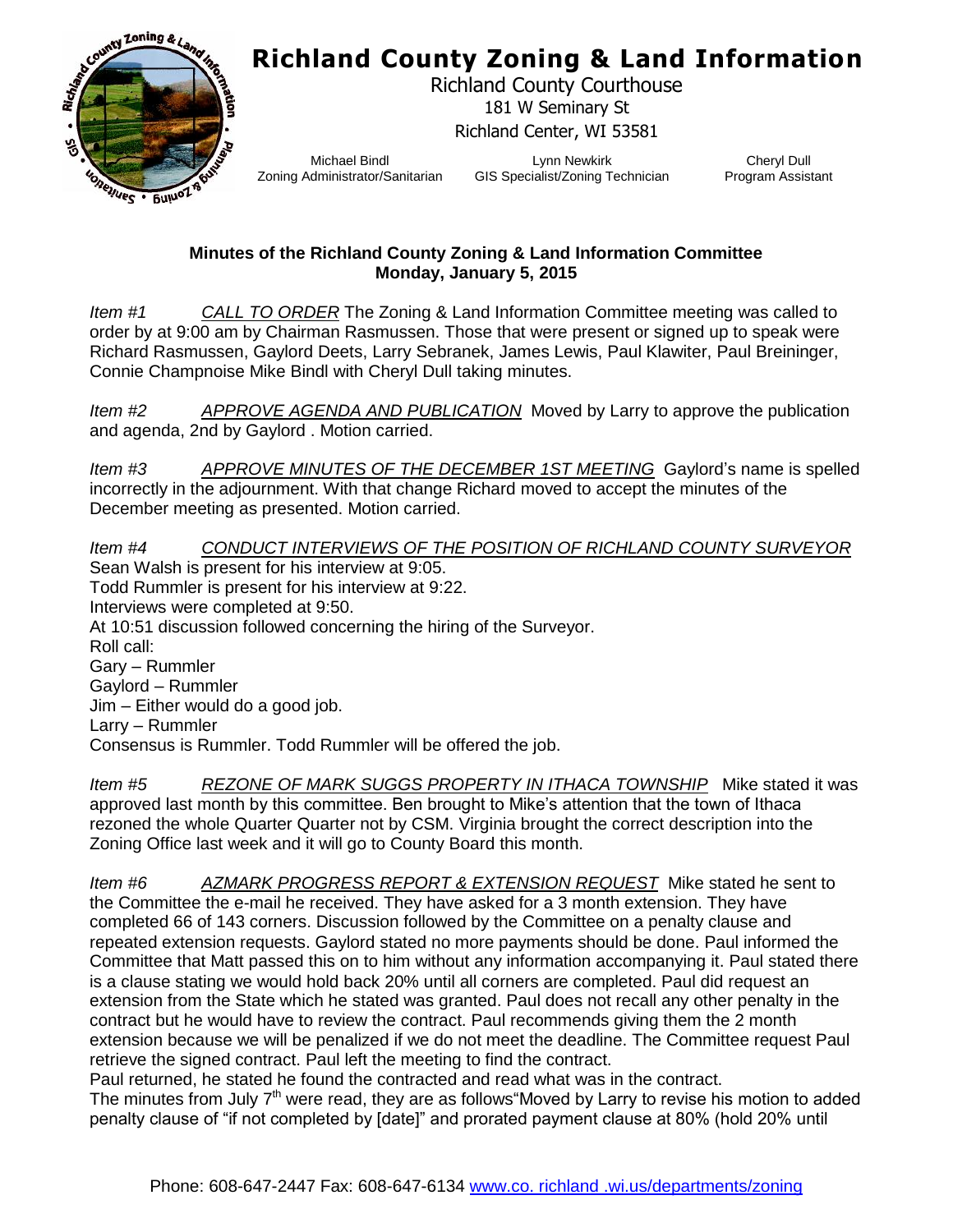

## **Richland County Zoning & Land Information**

Richland County Courthouse 181 W Seminary St Richland Center, WI 53581

Michael Bindl Zoning Administrator/Sanitarian

Lynn Newkirk GIS Specialist/Zoning Technician

Cheryl Dull Program Assistant

completed),  $2^{nd}$  by Virginia. Matt asked that the "not completed by" not be decided on now as this is a Ben question." and "Gary moved that 20% be forfeited if not completed in time, 2<sup>nd</sup> by Gaylord. Motion carried. "

After review of the signed contract, the motion concerning the 20% forfeiture was not added to it. Larry moved to grant the extension but if it is not completed by February  $28<sup>th</sup> 20%$  must be forfeited from the contract,  $2^{nd}$  by Jim. Gaylord is opposed. Motion carried.

*Item #7 ZONING ORDIANCE – ZONING DISTRICTS AND USES* Mike state Ross Halverson has a parcel in Gotham that is currently zoned Commercial. Someone wants to buy it and start a cheese factory. Conditional use for Commercial does not allow cheese production. It would need to be rezoned to Industrial but the township does not want it be zoned Industrial. Larry questioned if we do allow cheese production what happens if that is not the use anymore? Mike stated allowed uses could still be done there. Mike informed the Committee they could have a deadline for the Conditional to be reviewed.

Ross informed the Committee that the whey would be hauled out. Ross stated he cannot find any history on the septic system. There may have been work done on it but there is no record of it. Ross feels there is room for a replacement field if or when it is needed. Gaylord questioned if the 33' ROW can be met? Ross felt from the markers he was looking at they were out of the ROW. There is an easement for the current septic and the buyers are ok with that. Mike stated options would be a CUP under Ag/F or, rezoned to Industrial, change the ordinance that cheese manufacturing be a permitted use under CUP for Commercial or go for a variance under BOA and prove a hardship.

Cheryl stated Highway department should be consulted concerning the trucks backing in off a County or State Road.

Mike explained the difference between a CUP for a Zoning District or a Variance because you can't meet the conditions.

Moved by Larry to add "Cheese Factory" as a Conditional use under Commercial Zoning and send to County Board on January  $20<sup>th</sup>$ ,  $2<sup>nd</sup>$  by Gary. Motion carried.

*Item #8 PAY BILLS* No bills to pay

*Item #9 FARMLAND PRESERVATION PLAN* Mike stated last summer we got the grant to rewrite the Farmland Preservation Plan. In the new Plan they want to know farm history. Mike has been reviewing Sauk and Grant Counties Plans to find out what is necessary. He is trying to keep it as basic as possible. The difficult part will be that the Townships will need to look at their maps for residential areas, etc. Keep in mind we will write it but it will probably we sent back by DATCP at least once with questions. Rewriting of the Zoning Ordinance will be part 2 of the Plan.

*Item #10 OFFICE REPORT* Mike just received a letter from FEMA that the appeal period ends tomorrow.

Mike informed the Committee of the ongoing Willow township issue. The neighbor will be suing the County because it is too stressful for him to have his neighbor build a shed next to him. He has contacted an Attorney and is accumulating a list "issues" that he doesn't like also stating his property value is decreased because of the shed.

There is a request to waive the fee for a Shoreland Permit project being completed by the Campus. Discussion by the Committee followed and it was decided to not waive the fee.